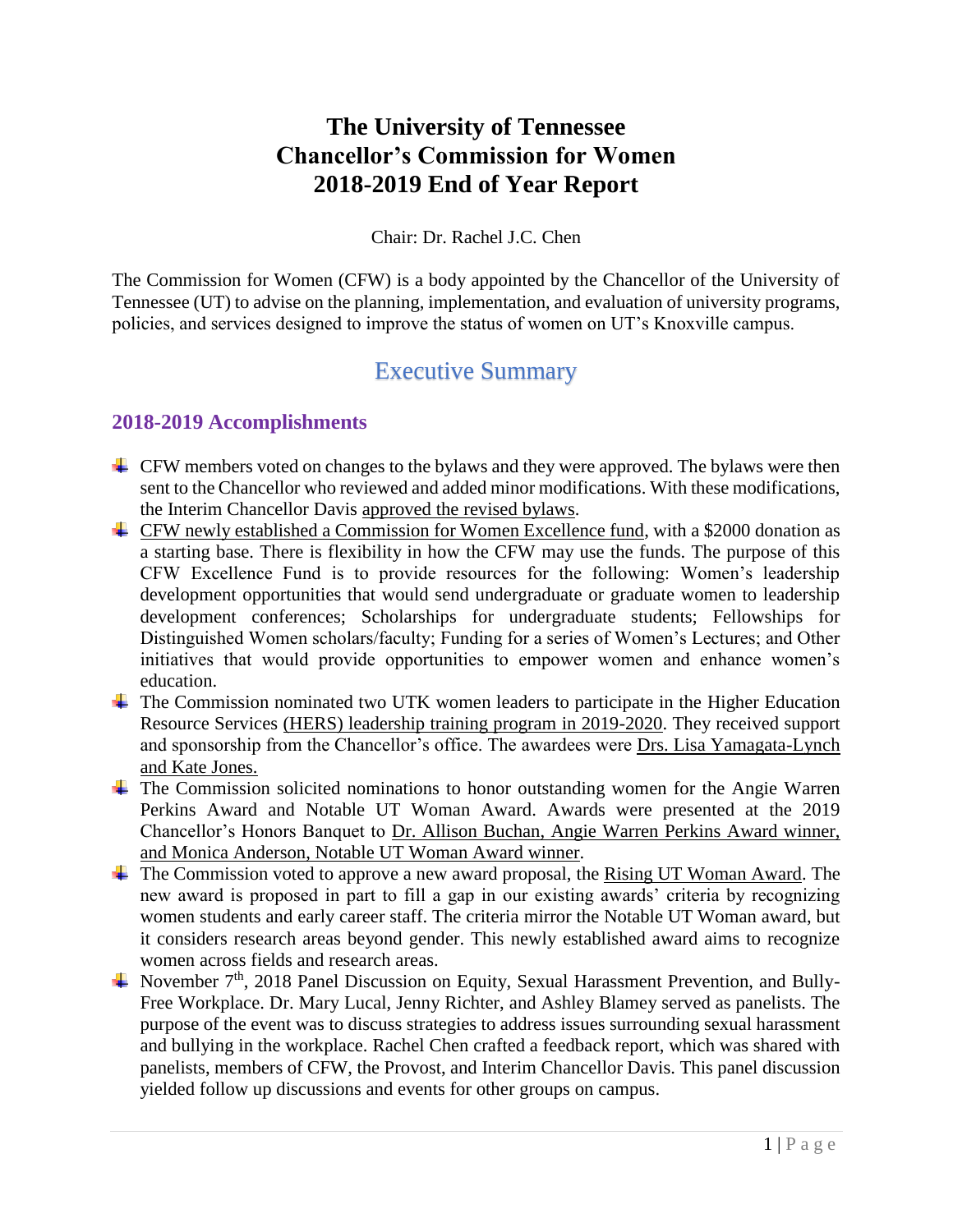- $\ddot{\phantom{1}}$  The Commission hosted multiple events throughout the year and especially throughout the Women's Month. Great Women wear Orange, a poster exhibition event to highlight 12 notable women (March 4 – March 15); a mindfulness workshop on March 11th; Empowering women event on March 29th; and RBG screening and discussion on March  $7<sup>th</sup>$ . The CFW supported the Women in STEM: Pipeline symposium March 26-27th.
- $\overline{\phantom{a} \bullet}$  CFW invited representatives to visit CFW and made a timely progress of building positive partnerships among various constituencies including the University Women's Club, American Association of University Women (AAUW)/TN and AAUW in Knoxville (Anne Loy, the past chair), UTK's women's leadership group and past-HERS recipients group (Dr. Dixie Thompson), and the UTK's Teaching and Learning Innovation Center (Dr. Matthew Theriot and Alyssa Garbien).
- $\overline{\phantom{a} \overline{\phantom{a}}}$  The CFW assisted in recruiting applications and nominations of AAUW of TN undergraduate scholarships through the CFW listserv. Two undergraduate students from UTK were accepted and approved by AAUW of Tennessee.
- $\overline{\text{I}}$  In collaboration with other commissions and groups, the CFW hosted 'Paint the Rock' event held on December 5<sup>th</sup>, 2018. The Commission supported the United at the Rock event held on February  $20<sup>th</sup>$ , 2019.
- ↓ The Commission compiled the GA, GTA, GRA, and staff leave policies of current and peer institutions; communicated with Faculty Senate's Benefits & Professional Development Chair to discuss non-tenure track faculty leave and exempt/non-exempt staff leave issues; and documented similar institutions, including two in Tennessee.

# **Plans for 2019-2020**

- The CFW Equity Committee will continue to work with OIRA to further develop a model analysis to address faculty salary equity. The next step will be to examine pay differences at the department level for all colleges for all tenure-line faculty. This analysis should be conducted annually and provided to Provost Manderscheid and Chancellor Plowman for distribution to deans and department heads. Following completion of the tenure-line model analysis, we expect to work with OIRA to develop a new model to address gender pay gaps for all full-time non-tenure-track faculty.
- \* The CFW Events and Communications Committee will keep working with all standing committees to plan and host events using the formats of workshops, summits, panels, forums, round table discussions, and poster exhibitions during Women's History Month and throughout the year.
- The CFW Professional Development and Mentoring Committee will strengthen connections among the Chancellor's commissions, with the Faculty Senate and staff groups; and keep generating ideas and providing opportunities to empower women and enhance women's professional development & education.
- \* The CFW Safety Committee believes the Commission should consider the following during the 2019-2020 year:
	- Build stronger collaboration with the other campus Commissions.
	- Help the Commission for LGTB People move forward with its Climate Survey.
	- Based on the results of the Climate Survey, assist the campus in taking steps in addressing the issues revealed by the survey.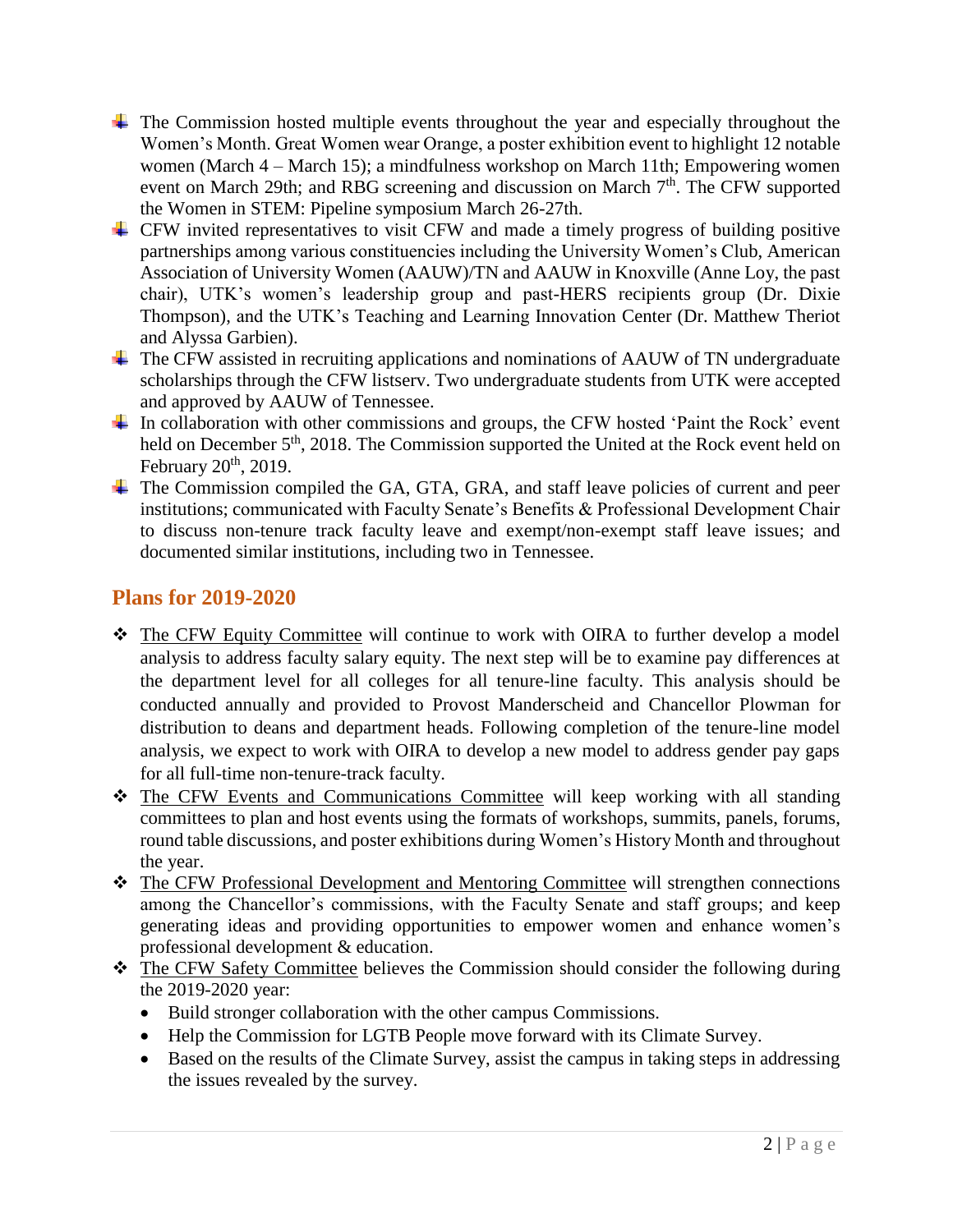- Examine the Best Practices of other SEC Schools in what they are doing to address sexual harassment and bullying on campus.
- Since online sexual harassment and bullying is a growing concern, examine what campus and area law enforcement are doing to address or curtail this problem.
- The CFW Work and Family Committee will confer with Faculty Senate contacts to make consistent leave recommendations to both the Faculty Senate and Commission for Women.
- The CFW Award Committee proposed the Rising UT Woman Award and will implement it in the 2019-2020 year. Here is the award description and criteria:
	- This award recognizes a woman in the early stages of her professional path who has made great strides in her area and shows exceptional promise for future accomplishments. Each year, the award rotates between four categories: undergraduate students, early career staff (exempt and non-exempt, below the level of Director), graduate students, and early career faculty (non-tenure track and tenure-track faculty at the level of Assistant Professor or Lecturer or equivalent). Award criteria/attributes: (1) A woman who is outstanding in her area or field of study, and (2) A woman who has made significant impacts on the University or the broader community and shows great promise for future impacts. Nomination materials: Completed nomination letters and a current CV/resume of the candidate should be submitted by email to \_\_\_\_\_\_\_\_\_\_\_\_ (Commission for Women Chair or designee). Nomination letters should include the name of the nominator, department, e-mail address, and phone number. Proposed award amount: \$500 – 1,000/per awardee.

### Commission for Women Standing Committees 2018-2019 **\* = Committee Chair**

**Chairs Advisory Committee:** Hillary Fouts (past co-chair); Lisa Yamagata-Lynch (past cochair)

**Awards Committee:** Hillary Fouts\*; Kiley Compton; Marla Roberts;Lisa Yamagata-Lynch **Equity Committee:** Bonnie Ownley\*; Misty Anderson; Mary Lucal; Jennifer Richter; Deborah Welsh

**Events/Communications Committee:** Rachel Chen\*; Amanda Hand; Caitlin Lloyd; Abby Sherman; Nancy Thacker

**Professional Development/Mentoring Committee:** Joan Heminway\*; Jamie Coble; Mary Lucal; Jennifer Webster; Deborah Welsh

**Safety Advisory:** Catherine Luther\*; Melissa Grant; Megan Haselschwerdt; Rosie Sasso **Work and Family Committee:** Jenny Ward\*; Teresa Fisher; Shea Kidd Houze; Melissa Smith

Committee Members:<https://cfw.utk.edu/standing-committees/>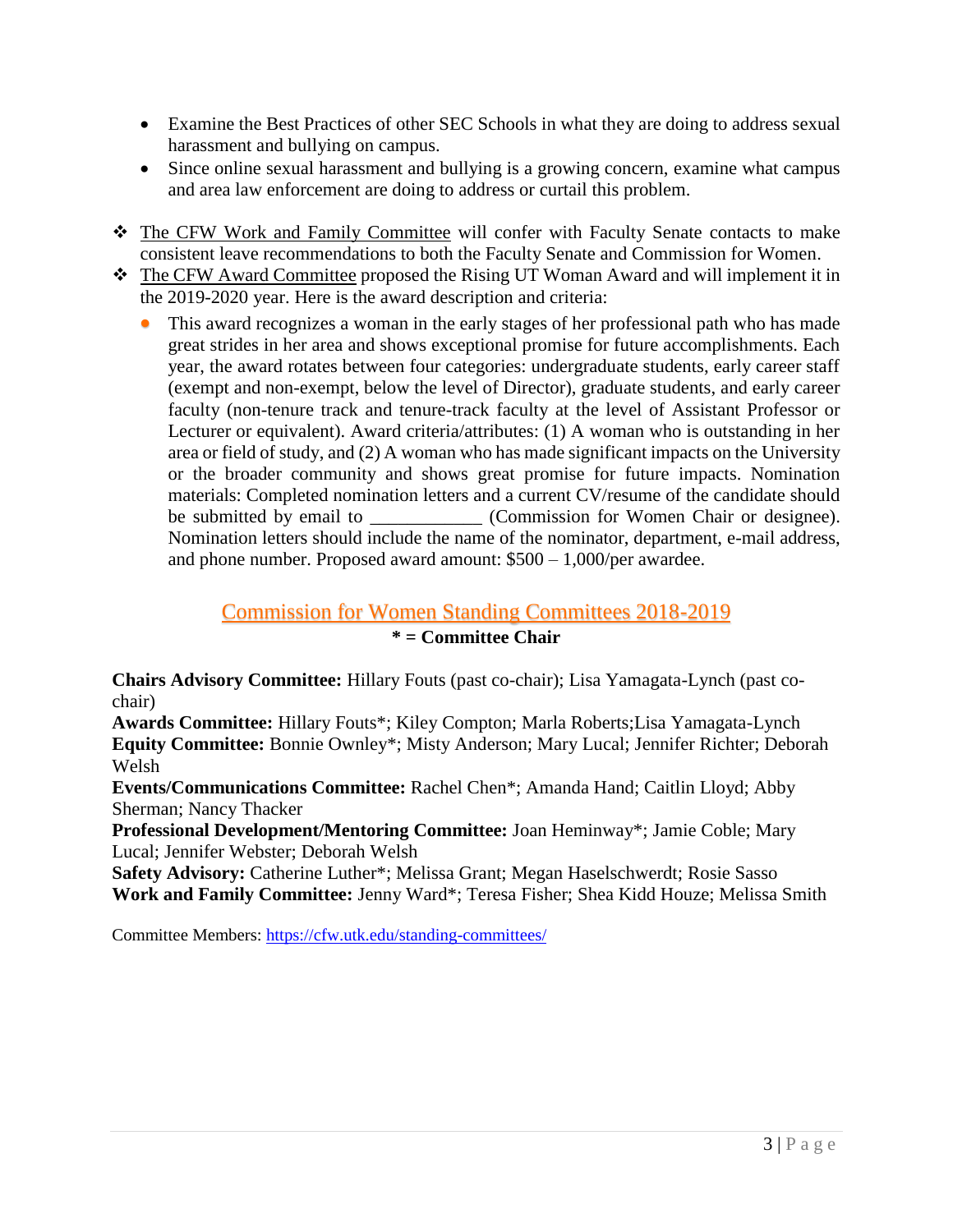#### **Commission for Women Equity Committee Report (2018-19) and Plans for 2019-2020**

**Equity Committee:** Bonnie Ownley\*; Misty Anderson; Mary Lucal; Jennifer Richter; Deborah Welsh

OIRA creates an annual faculty salary analysis in the form of a graphical report, where faculty salaries are plotted against years since highest degree. The Provost's Office receives the report and distributes the faculty salary charts for departments to the appropriate college dean, who forwards them to department heads. These charts illustrate how pay varies within a discipline, and its expected changes over time. However, some department heads have indicated that they do not consistently receive the report. In addition, only faculty with instructional positions have been included in the analysis, and some colleges were omitted. This resulted in a much less meaningful report, especially for the Institute of Agriculture. A more comprehensive report was needed that included all tenure-track/ tenured faculty. OIRA agreed to produce the new report, which was supported by the UTK Provost and UTIA Chancellor, the chief academic officers for the University of Tennessee, Knoxville, and the UT Institute of Agriculture, respectively.

A preliminary report was produced in April 2019. The data set used for this report included all regular, active tenure-line faculty members, including those in governor's chair positions. Associate and Assistant Deans were omitted from the data set. In total, around 1,200 faculty were included.

OIRA specified a model of faculty salary where the key independent variable was gender, and included controls for college, department, year of receipt of degree, years since highest degree, professorial rank, and functional area (Instruction, Research, and Public Service; IRP). Base salary was converted to a 9-month salary for all 12-month faculty. All salary figures included longevity pay. The model was estimated with ordinary least squares regression.

Results of Preliminary Analysis: After controlling for years of experience, department, rank, and appointment type (IRP), there was some difference between the pay of men and women among full-time, tenure-track faculty. Overall, women faculty make 1.7% less than men faculty (\$2,800 per year); however, this difference was not statistically significant ( $P = 0.07$ ). Because the probability was only slightly higher than 0.05, additional analysis was warranted, and the effect of various factors was examined.

Professorial Rank: There were no measurable differences between the salaries of men and women faculty at the Assistant and Associate levels. However, the magnitude of the gender difference doubled (>\$5,600) at the Full Professor rank, where women made 3.6% less than men. Again, this difference did not meet conventional levels of statistical significance ( $P \le 0.05$ ), but the analysis provides guidance on where subsequent investigations should focus.

Other significant (*P*<0.05) factors: More years of experience is associated with higher salaries, up to a point, then the effect diminishes; higher rank is associated with larger salaries; Differences (large and small) in pay exist between various departments, but there were no differences in pay based on appointment type (IRP).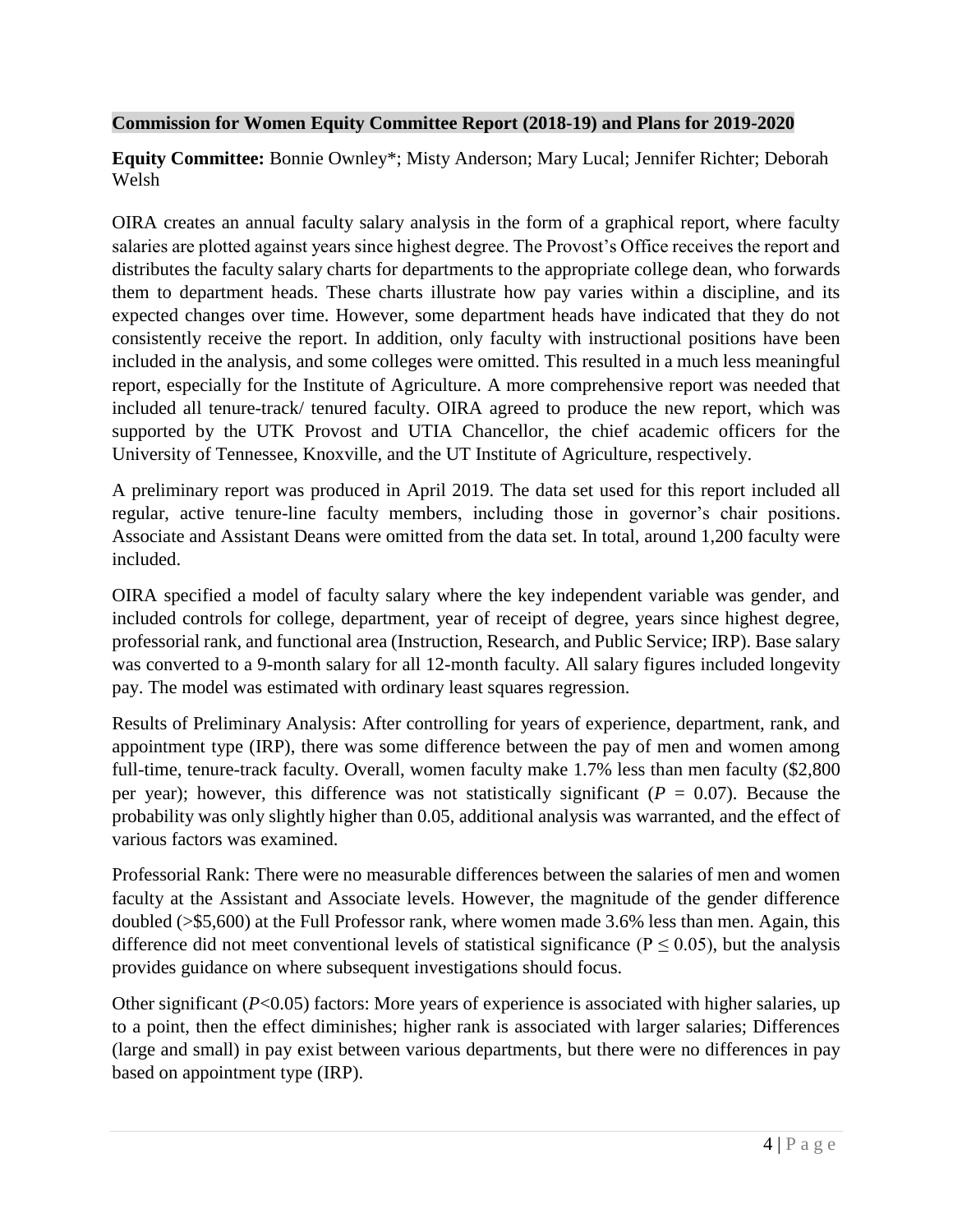Colleges: Faculty data were parsed into 14 colleges or sub-colleges. In five colleges, women had higher salaries than men; within the other nine colleges, men made more than women – these differences were not significant for the most part; however, there were two colleges where the differences were significant, namely the Herbert College of Agriculture, and the College of Law; further evaluations are needed for those units. Bonnie Ownley noted future analyses will be conducted at departmental levels. But, overall, there does not appear to be a systemic issue, which is consistent with previous analyses targeting specific colleges.

Comparison with 2009 data: OIRA conducted a similar analysis with the 2009 data set. Ten years ago, men faculty were making 2.8% more than women faculty. The 2009 salary difference was larger and significant (*P*<0.05). The results of the 10-year comparison suggest that there has been significant improvement in addressing gaps in salary differences related to gender. This is likely due to intentional efforts to hire and retain a diverse faculty, as well as increased tenure and promotion of women to higher paying ranks.

**Plans for 2019-2020**: The CFW Equity Committee will continue to work with OIRA to further develop a model analysis to address faculty salary equity. The next step will be to examine pay differences at the department level for all colleges for all tenure-line faculty. This analysis should be conducted annually and provided to Provost Manderscheid and Chancellor Cross for distribution to deans and department heads. Following completion of the tenure-line model analysis, we expect to work with OIRA to develop a new model to address gender pay gaps for all full-time non-tenure-track faculty.

#### **Professional Development & Mentoring Committee Report (2018-19) and Plans for 2019-2020**

**Professional Development/Mentoring Committee:** Joan Heminway\*; Jamie Coble; Mary Lucal; Jennifer Webster; Deborah Welsh

Our committee began the year with an in-person meeting in September to generate ideas for events and programs for the academic year and beyond. The output from that meeting was shared with the Commission at the following monthly meeting and involved the following general topics:

- Campus leadership program
- Event planning (ideas, including WomEngineers as a model program, and how to best execute on them with a volunteer labor force; finding out more about off-campus events and promoting those)
- Campus high-level searches (including seeking better understandings about posting of notices for those who desire to advance on campus)
- Communication (*effectively* getting the word out about professional development programs)
- Professional Development Champions (modeled after campus Wellness Champions program)
- Sustainability of Programming (continuing what we start)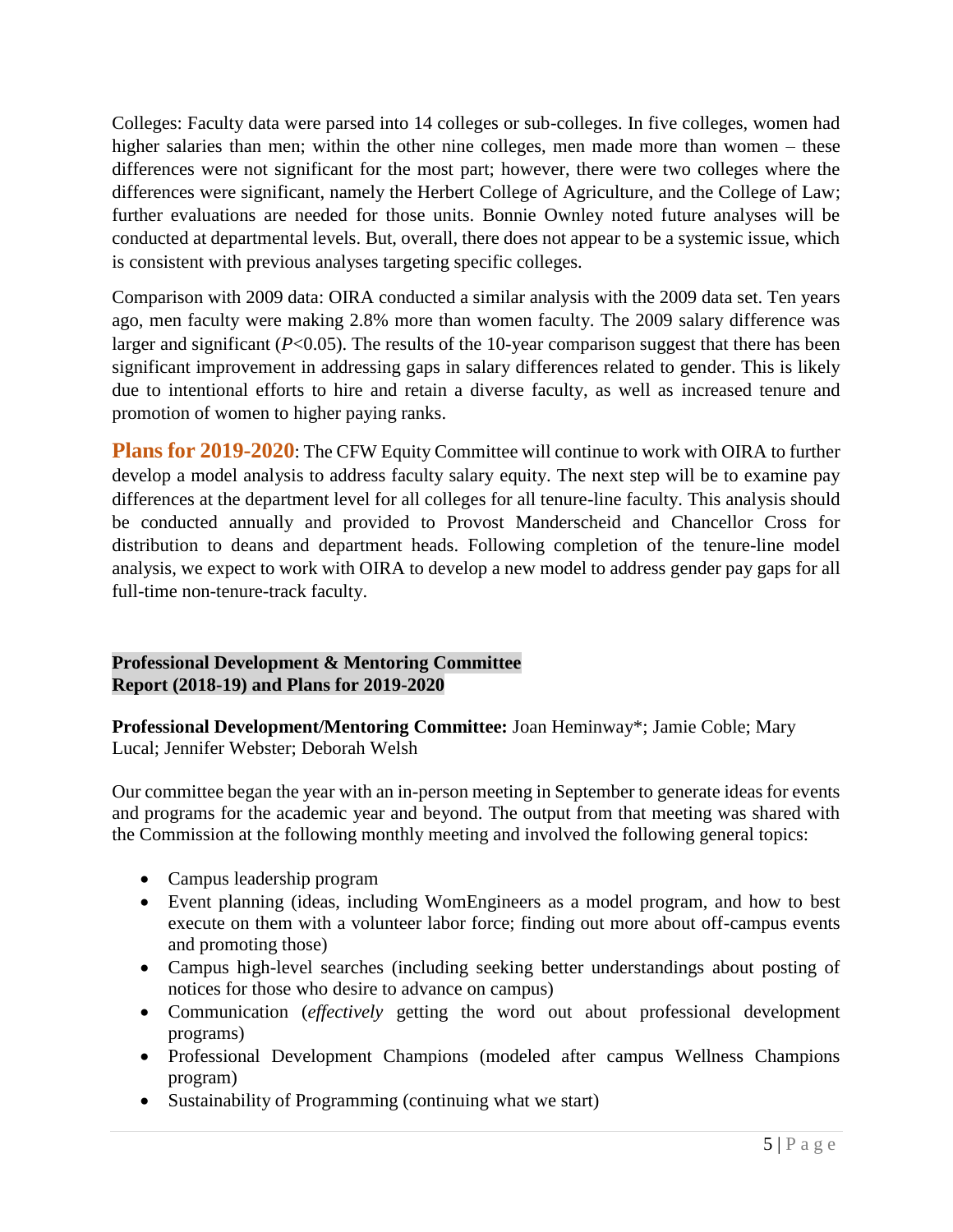- Needs Assessment (how to best determine what the campus needs)
- Duplication/Overlap (avoiding this through connections among the Chancellor's commissions, with the Faculty Senate and staff groups, etc.)

Our committee also contributed questions to the Commission's fall panel discussion, and one of our committee members was a panelist. Committee members also contributed several ideas for painting The Rock in December.

After discussion with the Commission's Chair on the possibility of advancing one of several program ideas for Women's History Month, our committee developed and hosted (on March 29) the program described below:

#### *Empowering Women to Deal with Unit-Level Conflicts*

This "Ask the Experts" panel features several experts on conflict resolution (and, more generally, difficult conversations) who will help the audience and each other explore productive and unproductive ways that conflicts are resolved at the unit level on campus. Both conflict and conflict resolution can be gendered—from a binary standpoint, male and female managers and those they manage may respond differently to verbal and nonverbal cues in addressing conflict in the workplace. How do women navigate those waters as administrators, on the one hand, and faculty or staff, on the other hand? After a brief introduction, panelists will respond to questions posed in advance by members of the campus community as well as questions collected from the audience.

Panelists included Kimberley Eck (ORE), Joan Rentsch (Communication Studies), Deb Welsh (Psychology), and Penny White (Law). This event concluded our committee's work for the academic year.

#### **Commission for Women's Safety Committee Report (2018-19) and Plans for 2019-2020**

#### **Safety Advisory:** Catherine Luther\*; Melissa Grant; Megan Haselschwerdt; Rosie Sasso

The 2018- 2019 Commission for Women's Safety Committee was made up of the following individuals: Melissa Grant, Megan Haselschwerdt, Catherine Luther (Chair), and Rosie Sasso. Throughout the academic year, the committee met to discuss how it might engage in activities or initiatives that would assist the CFW in moving forward with its main mission while also collaborating with the other campus commissions. One of the areas that the committee identified early in the academic year was the need to understand better and take action on sexual harassment and bullying on and off-campus that especially impact on the health and wellbeing of our students.

To assist us in our goal of delving deeper into and addressing sexual harassment and bullying issues on campus, the committee first met with UTK's Title IX coordinator, Ashley Blamey. Blamey provided the committee with a better understanding of what her office did and the problems that they often faced. She mentioned that the Commission for LGTB People had reached out to her about a Climate Survey that they were planning and suggested we get in touch with that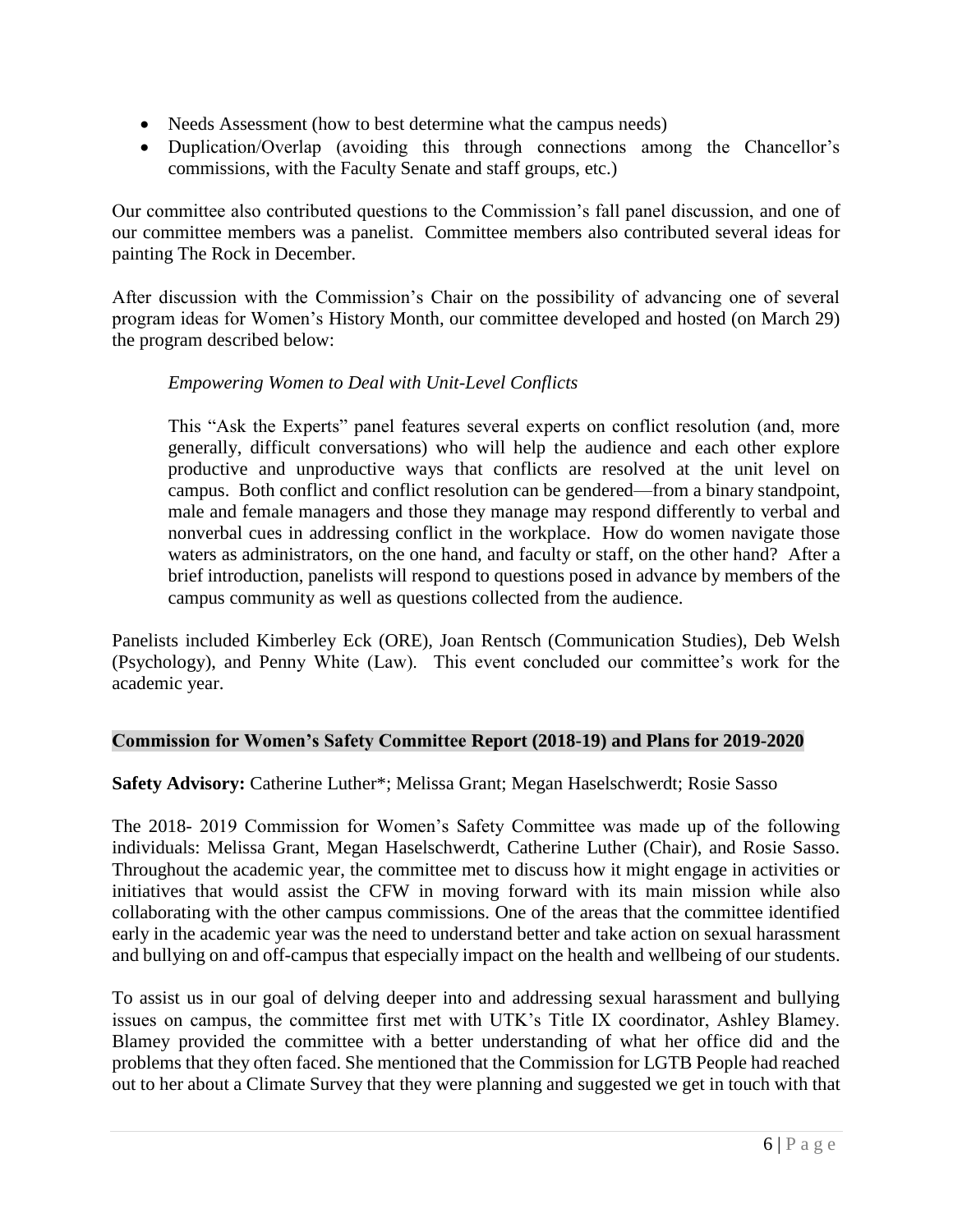Commission to discuss how the CFW Safety Committee might collaborate with their members in designing the survey.

Following our meeting with Blamey, the committee met with Commission for LGTB People cochair Mitsuru Misawa and Pride Center Coordinator Bonnie Johnson. Both expressed interest in having our committee work with their Commission's committee charged with designing the Climate Survey. We presented Misawa and Johnson as well as other members of the Commission for LGTB draft questions that we believed might assist in revealing the challenges students face in regard to sexual harassment and bullying. That survey is still currently in development.

In March of 2019, as part of Women's History Month, the CFW Safety Committee also planned and executed the screening of the documentary on Supreme Court Justice Ruth Bader Ginsburg (*RBG*). Following the screening a group discussion amongst the attendees and planners took place regarding the film and other associated issues involving women's rights. Although the gathering was small due to schedule conflicts with other campus events, we view the event as having been a success given the feedback we received from those in attendance and the quality of the discussion that took place.

**Plans for 2019-2020**: The following are areas that the CFW Safety Committee believes the Commission should consider during the 2019-2020 year:

- Build stronger collaboration with the other campus Commissions.
- Help the Commission for LGTB People move forward in its Climate Survey.
- Based on the results of the Climate Survey, assist the campus in taking steps in addressing the issues revealed by the survey.
- Examine the Best Practices of other SEC Schools in what they are doing to address sexual harassment and bullying on campus.
- Since online sexual harassment and bullying is a growing concern, research into what campus and area law enforcement are doing to address or curtail this problem.

#### **Work and Family Committee Report (2018-19) and Plans for 2019-2020**

**Work and Family Committee:** Jenny Ward\*; Shea Kidd Houze; Melissa Smith

#### **2018-2019 Summary:**

- Compiled the GA, GTA, GRA, and staff leave policies of current and peer institutions
- Communicated with Faculty Senate's Benefits & Professional Development Chair to discuss non-tenure track faculty leave and exempt/non-exempt staff leave issues
- Documented similar institutions, including two in Tennessee, that offer paid leave including the following:
	- o **University of Memphis:** 6 weeks paid leave for full-time faculty (includes postdocs), part-time, and full-time staff who completed 12 months of employment ■ <https://www.memphis.edu/benefits/info/ppl.php>
	- o **Austin Peay:** 6 weeks paid leave for full-time faculty, part-time, and full-time staff who completed 12 months of employment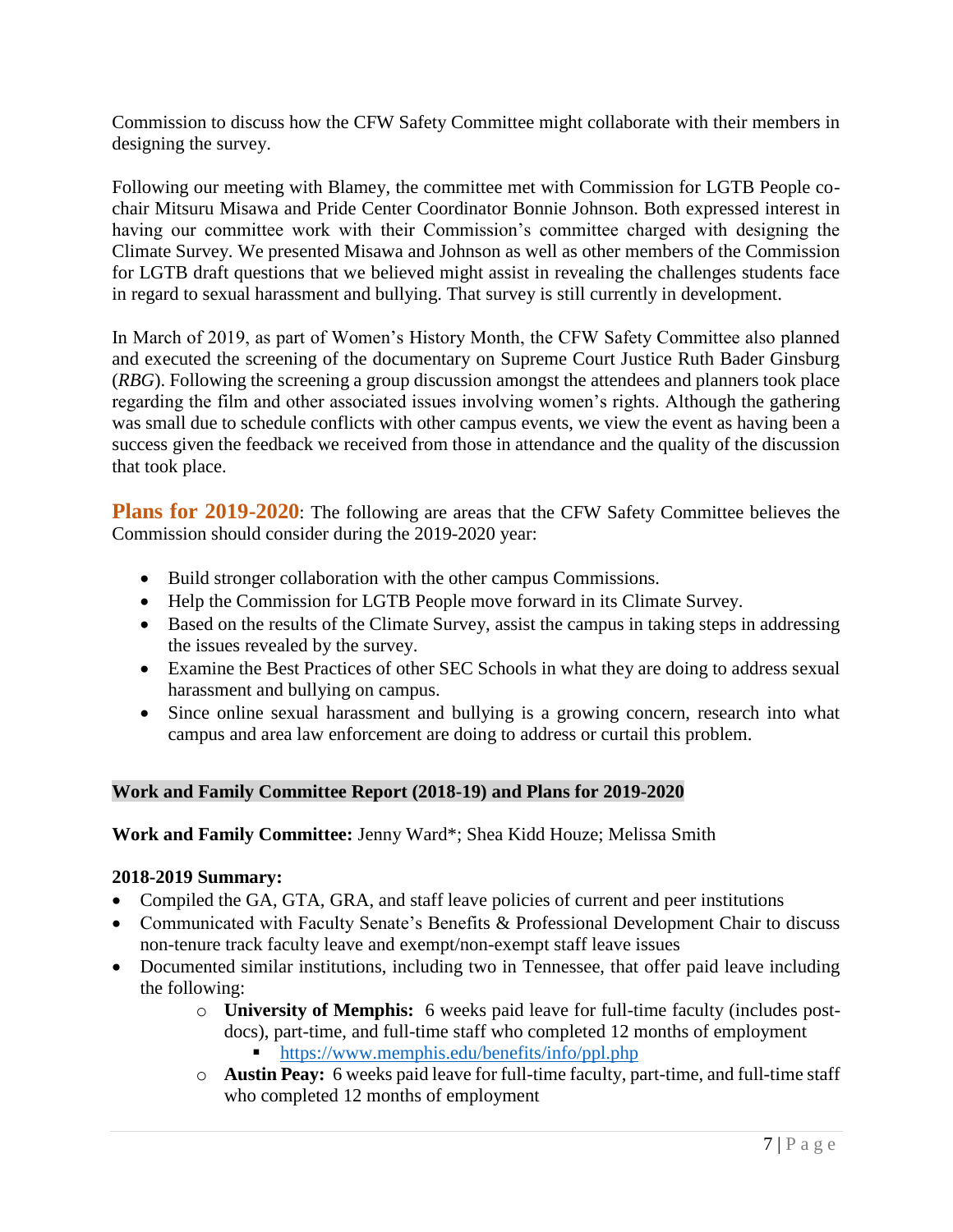- [https://www.apsu.edu/policy/5s\\_personnel\\_policies/5034-paid-parental](https://www.apsu.edu/policy/5s_personnel_policies/5034-paid-parental-leave.php)[leave.php](https://www.apsu.edu/policy/5s_personnel_policies/5034-paid-parental-leave.php)
- o **University of Illinois:** 2 weeks paid leave for academic staff members who completed six months of employment
	- <https://www.hr.uillinois.edu/leave/parental>
- o **University of Kentucky:** 2 weeks paid leave for GAs, GTAs, GRAs without loss of stipend
	- <http://gradschool.uky.edu/assistantships>
- o **Virginia Tech**: Work Life Grant Program result of ADVANCE funding (which UT is now implementing: [https://ascend.utk.edu/\)](https://ascend.utk.edu/): 6 week assistantships for GAs, GTAs, GRAs paid for by E&G resources
	- [https://graduateschool.vt.edu/funding/funding-information-for](https://graduateschool.vt.edu/funding/funding-information-for-departments/managing-graduate-assistantships/work-life-grants.html)[departments/managing-graduate-assistantships/work-life-grants.html](https://graduateschool.vt.edu/funding/funding-information-for-departments/managing-graduate-assistantships/work-life-grants.html)
- Received recommendation to address the disparity of parental leave between UT exempt and non-exempt employees (differences in accrual result in differences in access to leave)
	- o [https://universitytennessee.policytech.com/dotNet/documents/?docid=124&public](https://universitytennessee.policytech.com/dotNet/documents/?docid=124&public=true) [=true](https://universitytennessee.policytech.com/dotNet/documents/?docid=124&public=true)

# **Plans for 2019-2020**

Confer with Faculty Senate contact to make consistent leave recommendations to both the Faculty Senate and Commission for Women